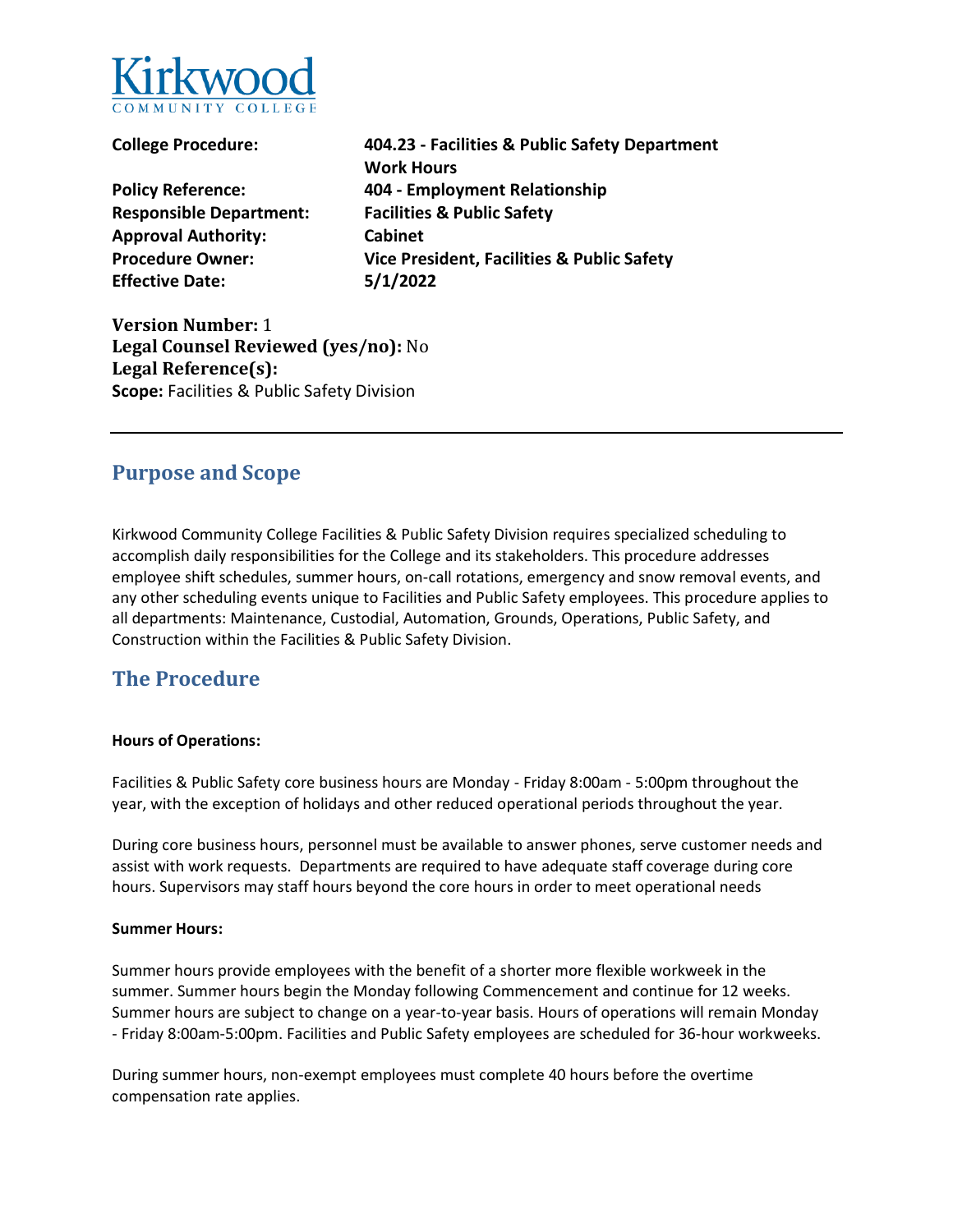

Two holidays fall during summer hours, Memorial Day and Independence Day. Employees are paid for 9.0 hours of holiday pay on those days.

#### **Shift Descriptions:**

Work schedules may vary by department based on operational needs. Work schedules listed are not appropriate for all positions and are not a right of employment.

Lunch breaks are 30 minutes, unpaid.

Non-exempt staff working a minimum of an 8 hours shift may be provided up to two paid break periods of up to 15 minutes. Breaks cannot be saved to add onto unpaid lunch break periods or to the beginning or end of their schedule workdays. If a break is not taken on a given day, they cannot be added to another workday.

Employees are assigned one of the following combination of schedules. There are only so many spots available for each schedule to ensure proper coverage of college responsibilities. Priority will be given by seniority or a process determined by the department supervisor.

#### **A- 1st Shift**

A1- 1st Shift (8 hr. days, Monday-Friday) A2- 1st Shift (10 hr. days, Tuesday- Friday, Monday off) A3- 1st Shift (10 hr. days, Monday- Thursday, Friday off) A4- 1<sup>st</sup> Shift (8 or 10 hr. days, Tuesday-Saturday) A5- 1st Shift (8 or 10 hr. days, Sunday-Thursday)

#### **B- 2nd Shift**

B1- 1st Shift (8 hr. days, Monday-Friday) B2- 1<sup>st</sup> Shift (10 hr. days, Tuesday- Friday, Monday off) B3- 1<sup>st</sup> Shift (10 hr. days, Monday- Thursday, Friday off) B4- 1st Shift (8 or 10 hr. days, Tuesday-Saturday) B5- 1<sup>st</sup> Shift (8 or 10 hr. days, Sunday-Thursday)

#### **C- 3rd Shift**

- C1- 1st Shift (8 hr. days, Monday-Friday)
- C2- 1<sup>st</sup> Shift (10 hr. days, Tuesday- Friday, Monday off)
- C3- 1<sup>st</sup> Shift (10 hr. days, Monday- Thursday, Friday off)
- C4- 1st Shift (8 or 10 hr. days, Tuesday-Saturday)
- C5-  $1<sup>st</sup>$  Shift (8 or 10 hr. days, Sunday-Thursday)

#### **Leave Request forms:**

Employee Leave Requests for paid time off are to be submitted to the employee's immediate supervisor and approved prior to the utilization of leave. Employees are asked to submit requests at least two weeks prior to any scheduled time off, unless the request is due to an unexpected situation or illness. Efforts will be made to schedule time off as requested, however College operations and schedules may require an employee to adjust his or her time off.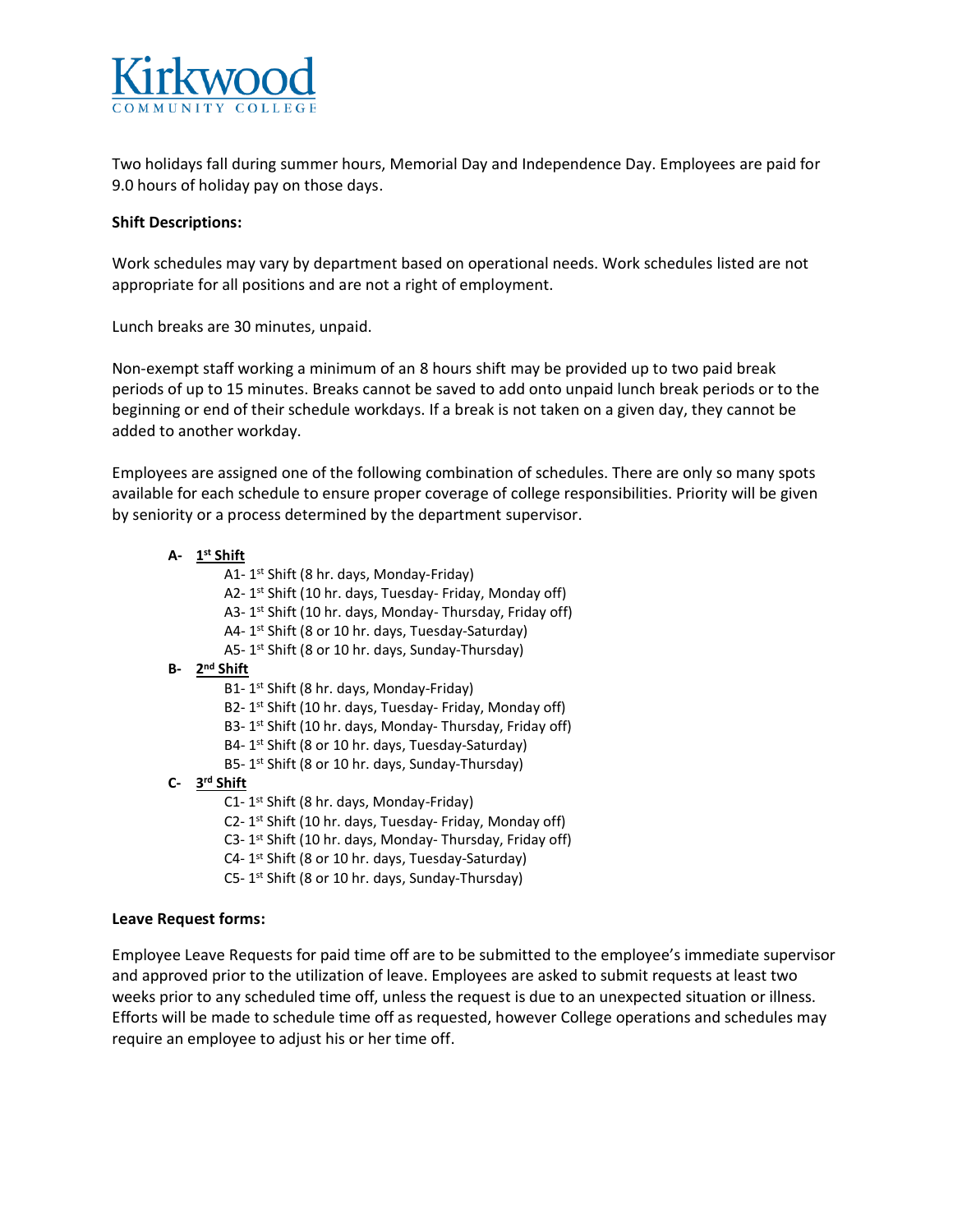

#### **Overtime:**

Non-exempt employees are eligible to receive overtime compensation at the rate of one and one-half times their regular rate of pay for hours worked in excess of 40 hours in any one-week period, which runs Sunday through Saturday. Paid or unpaid leave is not applied toward working hours.

Kirkwood does not offer compensatory time, non-exempt employees working more than 40 hours in one week must be paid overtime.

The employee's immediate supervisor must approve overtime worked by non-exempt employees in advance. Employees are not permitted to work beyond 40 hours in one week without supervisory approval. Nor is it permissible for employees to voluntarily work through their lunch breaks.

If employees find an error in overtime calculations, report to supervisor and payroll for review and possible correction.

#### **Flex-Time:**

Overtime hours can be used as flextime within the workweek the OT was accounted. Flextime must be approved by your supervisor to ensure adequate staffing.

#### **Emergency and Snow Removal Schedules:**

Facilities & Public Safety employees are required to report/remain at work in order to continue essential College services. Non-exempt employees may receive additional compensation for working outside of their normal schedule when the College is closed or during extenuating circumstances.

When employees are called-in for snow removal or for other College emergencies, they will be guaranteed a minimum of two (2) hours of pay if they meet the conditions set forth. To be eligible, employees must answer on the first call and report to work within a reasonable amount of time.

Non-exempt employees performing essential functions like snow removal or emergency cleanup will receive double time during College closures. Employees are to make all efforts to attend at the time designated by their supervisor.

 actually worked over 40 hours within that week. This only applies for snow removal and emergency call- ins. Employees who had vacation or personal leave time scheduled and approved prior to being asked to do said work will be compensated at their standard overtime rate for those hours despite not having

#### **Holiday Pay:**

Employees that are schedule to work a holiday will receive double time during the College holiday closure. Employees that are called for essential functions like snow removal or an emergency will also receive double time pay.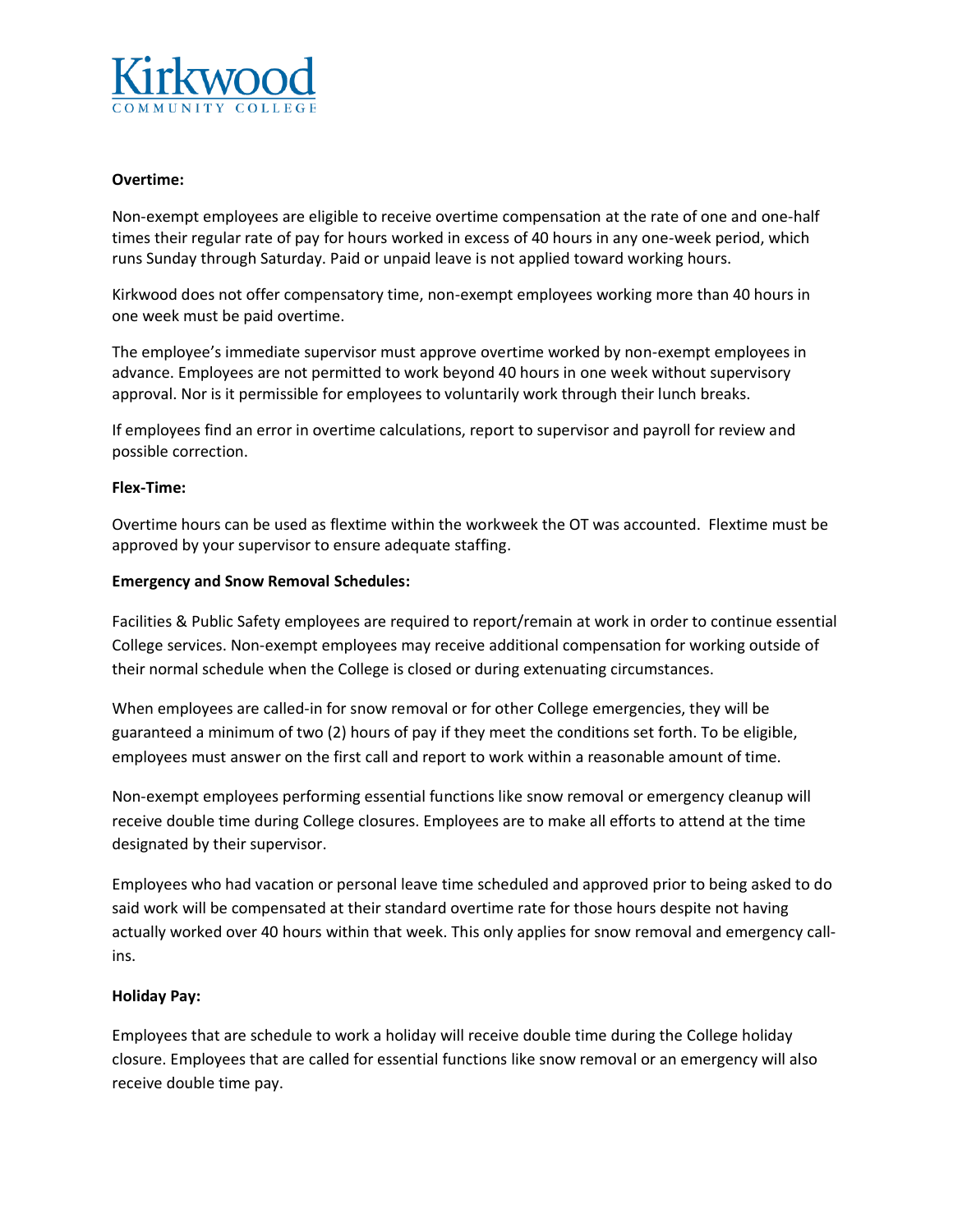

#### **On-Call:**

Many non-exempt positions are placed in an on-call schedule in an effort to support Facilities related emergencies.

- Employees will be place in an on-call schedule starting at the beginning of each F.Y.
- techs for dispatch. • Initial calls for service are taken by the site supervisor and then routed to the on-call
- Changes to the on-call schedule must be re-approved by the month's site supervisor.
- Techs must maintain sobriety and answer within 15 minutes of supervisor call or message.
- Minimum of 2 hours of pay will be provided during hours engaged with on-call.
- within the same workweek (Monday-Saturday). • Hours worked will be paid as overtime (time and a half) or an adjusted work schedule
- Other specializations or contractors may be called depending on repair complexity.

## **References:**

402.1 Compensation 402.2 Overtime 402.9 Holiday 402.10 Vacation 402.11 Paid Leave 402.12 Unpaid Leave 404.5 Summer Hours Pilot Facilities Snow Removal and Overtime Compensation

# **Definitions**

| <b>Term</b> | <b>Definition</b> |
|-------------|-------------------|
| Term 1      |                   |
| Term 2      |                   |
| Term 3      |                   |
| Term 4      |                   |